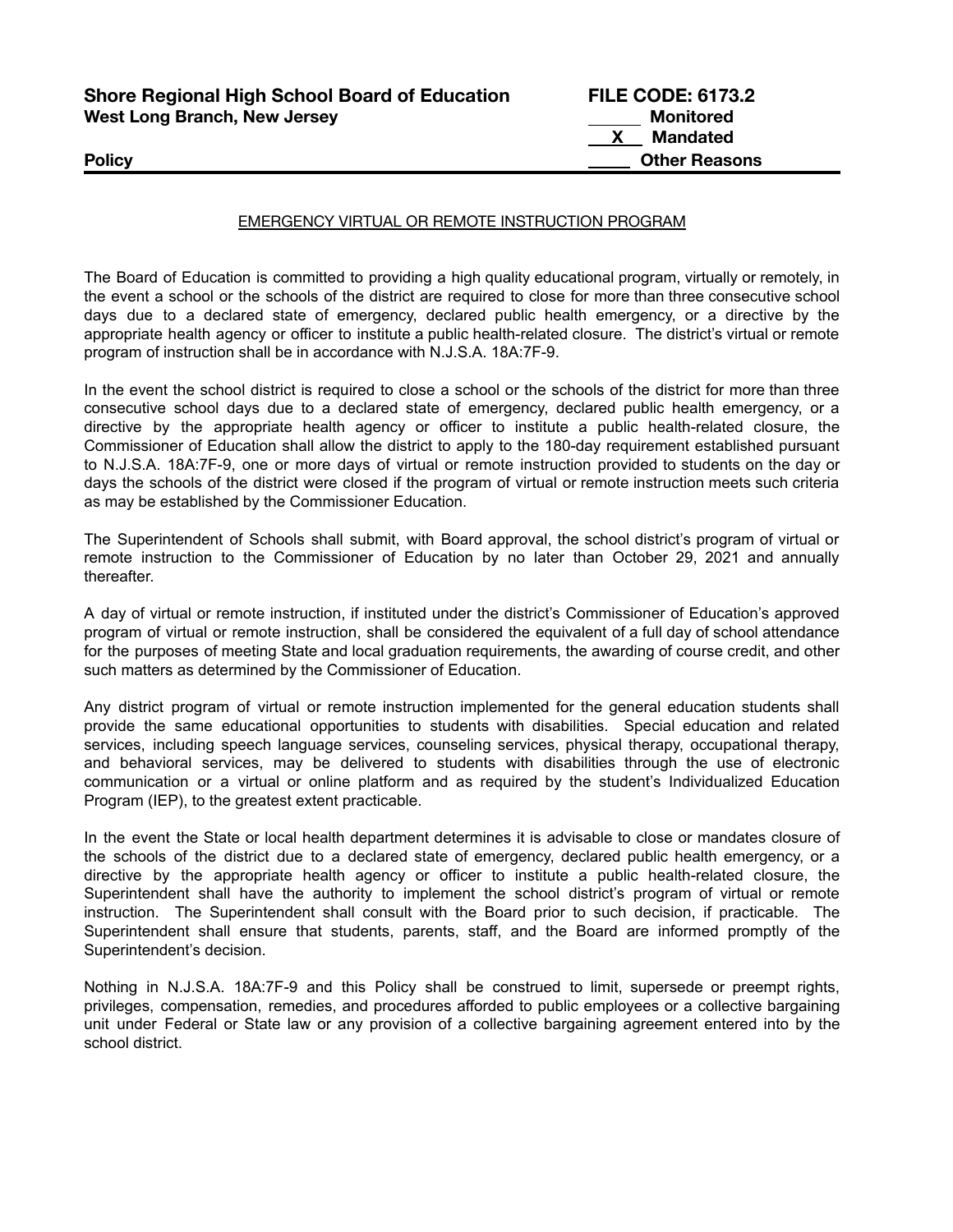## EMERGENCY VIRTUAL OR REMOTE INSTRUCTION PROGRAM (continued)

In the event of the closure of a school or the schools of the district due to a declared state of emergency, declared public health emergency, or a directive by the appropriate health agency or officer to institute a public health-related closure for a period longer than three consecutive school days:

> 1. District employees shall be entitled to compensation, benefits, and emoluments pursuant to the provisions of N.J.S.A. 18A:7F-9 e.(1) and (2).

> 2. The district shall continue to make payments of benefits, compensation, and emoluments pursuant to the terms of a contract with a contracted service provider in effect on the date of the closure as if the services for such benefits, compensation, and emoluments had been provided, and as if the school facilities had remained open pursuant to the provisions of N.J.S.A. 18A:7F-9 e.(3).

> 3. The district shall be obligated to make payments for benefits, compensation, and emoluments and all payments required pursuant to N.J.S.A. 18A:6-51 et seq., to an educational services commission, county special services school district, and a jointure commission, and under any shared services agreement and cooperative contract entered into with any other public entity pursuant to the provisions of N.J.S.A. 18A:7F-9 e.(4).

> 4. An educational services commission, county special services school district, and a jointure commission shall continue to make payments of benefits, compensation, and emoluments pursuant to the terms of a contract with a contracted service provider or a shared services agreement in effect on the date of the closure as if the services for such benefits, compensation, and emoluments had been provided, and as if the school facilities had remained open pursuant to the provisions of N.J.S.A. 18A:7F-9 e.(4).

The provisions of N.J.S.A. 18A:7F-9.e.(1) through (4) shall not apply to any employee whose weekly hours of work are reduced, and to whom unemployment benefits are provided, pursuant to a shared work program approved pursuant to the provisions of N.J.S.A. 43:21-20.3 et seq. A contracted service provider, educational services commission, county special services school district, or jointure commission shall notify the district with which it has entered into a contract to provide services of its intent to reduce the hours of work of its employees pursuant to a shared work program approved pursuant to the provisions of N.J.S.A. 43:21-20.3 et seq.

> 1. Notwithstanding the provisions of N.J.S.A. 18A:7F-9 e.(3), if a contracted service provider reduces the amount that it pays to its employees providing services to a school district, and that reduction is the result of a reduction of work hours of those employees made pursuant to a shared work program approved pursuant to the provisions of N.J.S.A. 43:21-20.3 et seq., then the amount paid by the district to the contracted service provider shall be reduced by the same amount.

> 2. Notwithstanding the provisions of N.J.S.A. 18A:7F-9 e.(4), if an educational services commission, county special services school district, or jointure commission reduces the amount that it pays to its employees providing services to a school district, and that reduction is the result of a reduction of work hours of those employees made pursuant to a shared work program approved pursuant to the provisions of N.J.S.A. 43:21-20.3 et seq., then the amount paid by the district to the educational services commission, county special services school district, or jointure commission shall be reduced by the same amount.